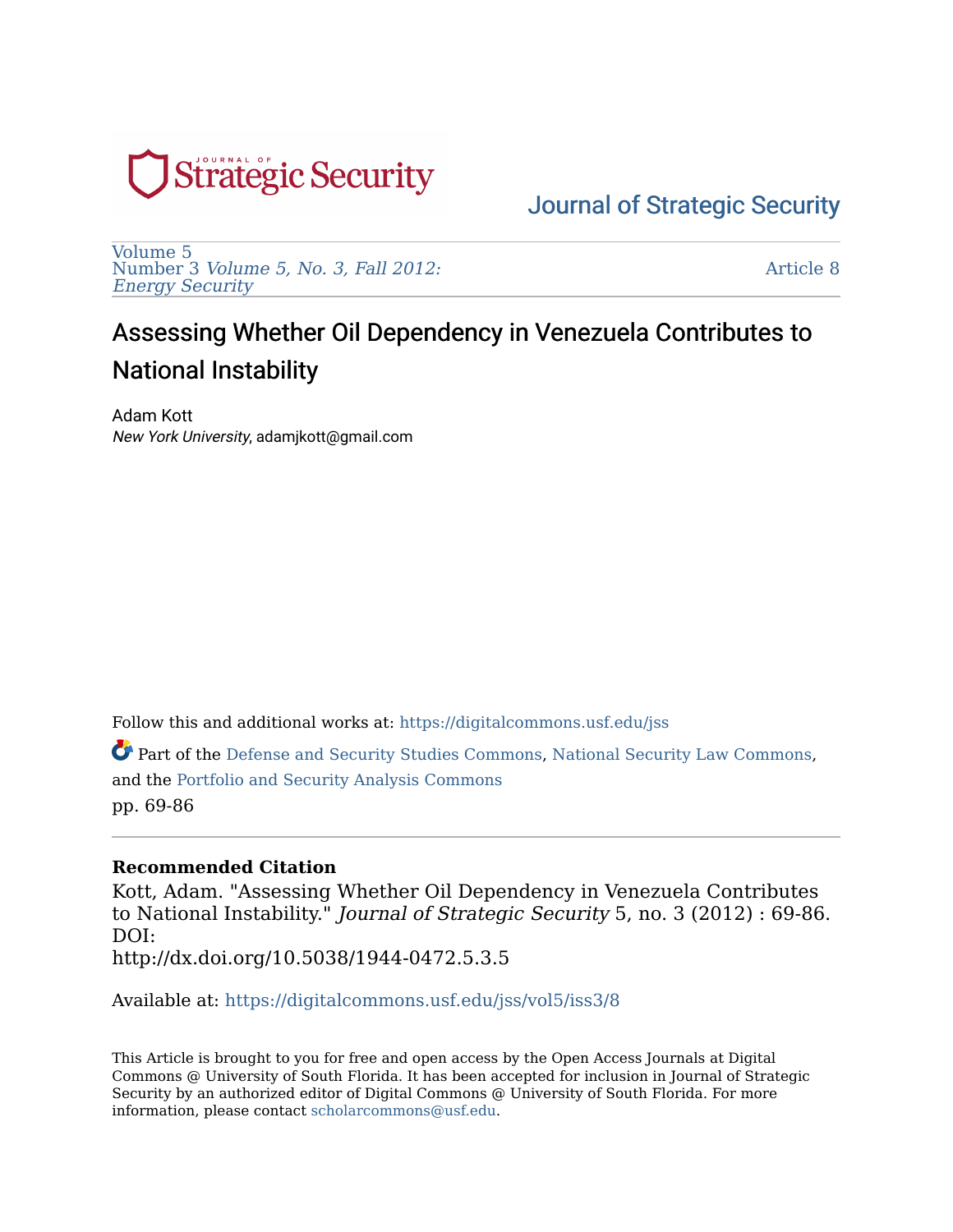#### Abstract

The focus of this article is on what role, if any, oil has on Venezuela's instability. When trying to explain why a resource-rich country experiences slow or negative growth, experts often point to the resource curse. The following pages explore the traditional theory behind the resource curse as well as alternative perspectives to this theory such as ownership structure and the correlation between oil prices and democracy. This article also explores the various forms of instability within Venezuela and their causes. Finally, the article looks at President Hugo Chavez's political and economic policies as well as the stagnation of the state oil company, Petroleos de Venezuela (PDVSA). This article dispels the myth that the resource curse is the source of destabilization in many resource dependent countries. Rather than a cause of instability, this phenomenon is a symptom of a much larger problem that is largely structural.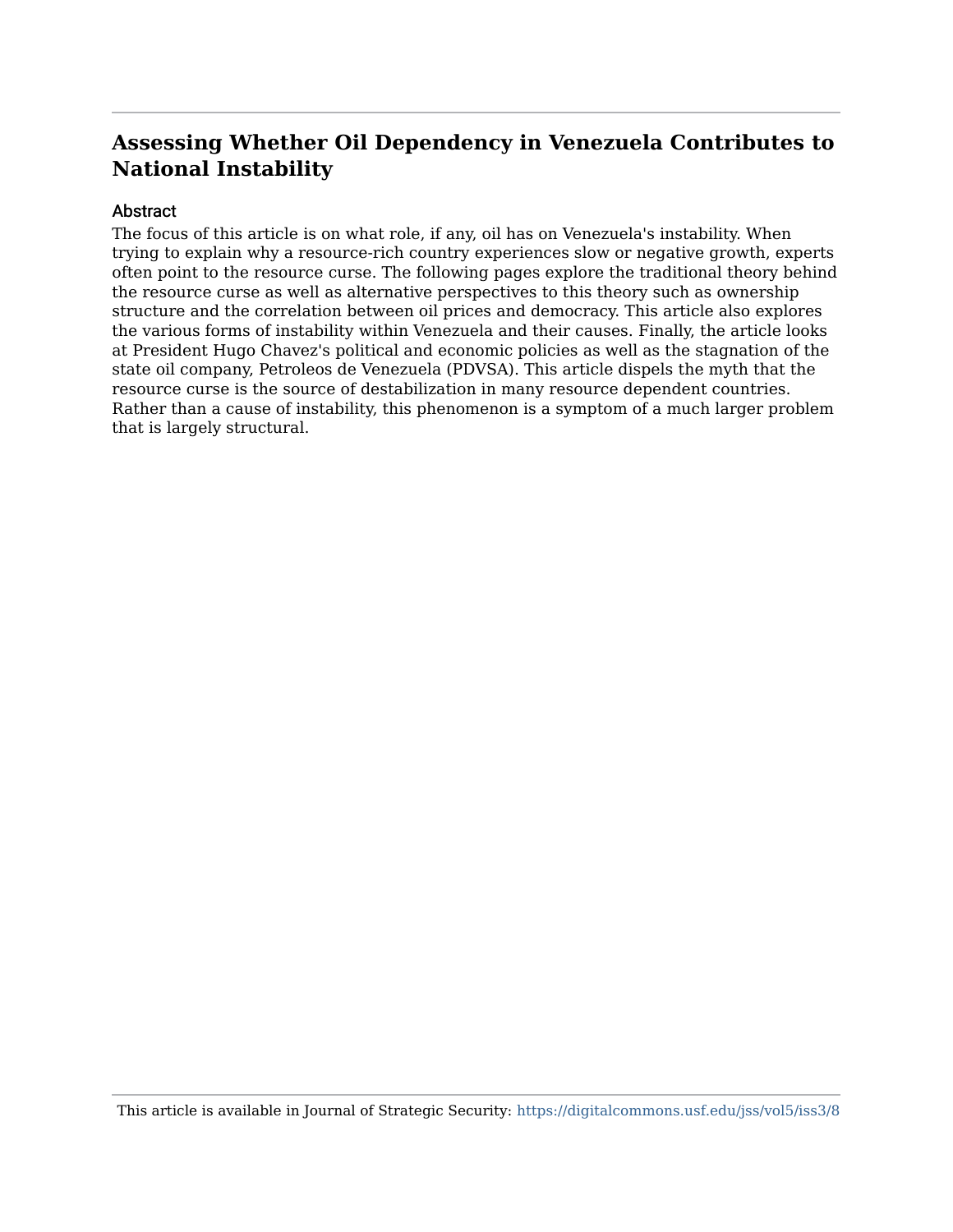Journal of Strategic Security Volume 5 Issue 3 2012, pp. 69-86 DOI: 10.5038/1944-0472.5.3.5



# **Assessing Whether Oil Dependency in Venezuela Contributes to National Instability**

**Adam Kott** *New York University*

## Abstract

The focus of this article is on what role, if any, oil has on Venezuela's instability. When trying to explain why a resource-rich country experiences slow or negative growth, experts often point to the resource curse. The following pages explore the traditional theory behind the resource curse as well as alternative perspectives to this theory such as ownership structure and the correlation between oil prices and democracy. This article also explores the various forms of instability within Venezuela and their causes. Finally, the article looks at President Hugo Chavez's political and economic policies as well as the stagnation of the state oil company, Petroleos de Venezuela (PDVSA). This article dispels the myth that the resource curse is the source of destabilization in many resource dependent countries. Rather than a cause of instability, this phenomenon is a symptom of a much larger problem that is largely structural.

## Introduction

The world is experiencing an unprecedented demand for energy as economic development begets rising incomes as well as increased stresses on the international marketplace. While petroleum has the potential to help meet the challenges of economic development, the international oil market is volatile and fragile, and seemingly insignificant changes in oil production can have a disproportionately large impact on global prices. Many states that are reliant on oil and other nonrenewable resources have fallen

Journal of Strategic Security (c) 2012 ISSN: 1944-0464 eISSN: 1944-0472 69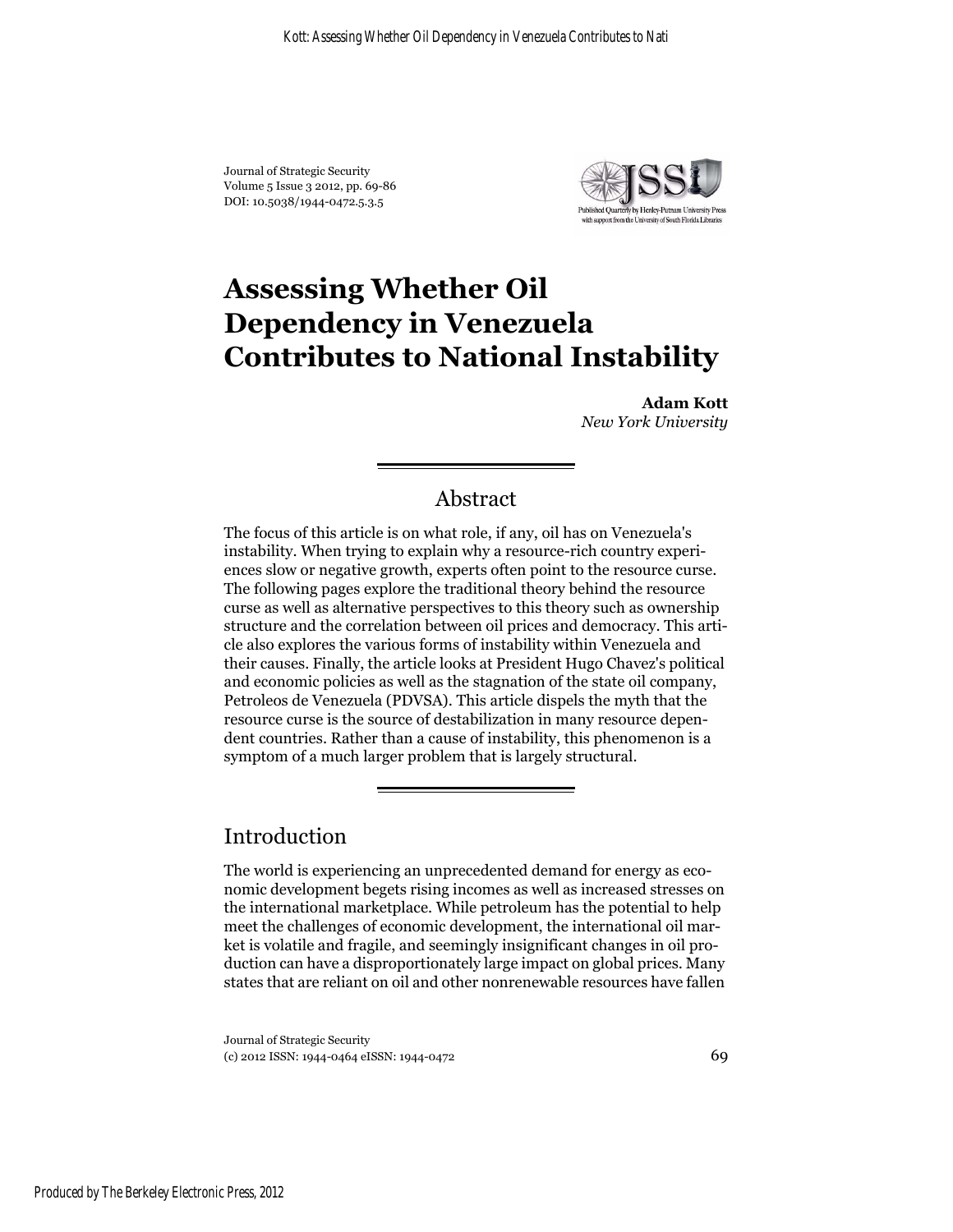victim to the resource curse. Venezuela faces the various attributes of the resource curse, including an unstable economy, the rise of an authoritarian government, Dutch Disease, and corruption.

## The Economic Perspective

#### *Volatility and the Boom-Bust Cycle*

Over-reliance on a single commodity for a majority of a nation's export revenue is an especially precarious prospect. Over-reliant countries put their fate in the hands of a capricious global commodity market that regularly cycles through booms and busts. In the case of oil, prices have shifted as much as 70 percent in a year's time. The boom-bust culture presents many problems to countries reliant on a single export or two for a majority of their revenue. When prices are high, the opportunity cost of investing in another good for export becomes extremely great. Capital and labor shifts toward one product may have short-term benefits, but this creates an economic monoculture. A country with an economic monoculture, such the case of Venezuela and oil, will experience considerable economic hardships when the price of the commodity falls. For instance, the price of oil decreased from \$140/barrel to \$40/barrel between 2008 and 2009. During this same time period, Venezuela experienced a negative 3.2 percent GDP growth rate due largely to the sudden shortage of export revenues, which declined from \$93.5 billion to \$57.6 billion.<sup>1</sup>

Boom-bust cycles also lead to poor governmental expenditure decisions. Overspending during good years and deep budget cuts during bad years have far reaching impacts. Renowned economist Jeffrey Sachs notes, "the benefits in the good years are transitory while the problems generated during the bad years endure."2 For instance, in 2009 Hugo Chavez slashed 33 percent of the national budget after oil traded well below what the Venezuelan Government initially projected.3 Poor financial decisions can often have international repercussions. During commodity booms, countries often borrow against future earnings from various international lenders. A prolonged drop in prices, however, may make it impossible for these countries to pay loans back, subsequently forcing the borrower to default or become mired in a deep debt crisis.

#### *Dutch Disease*

Dutch Disease is another common trait seen in countries reliant on natural resource exports. The term "Dutch Disease" was first coined in 1977 by the *Economist* to describe the economic impact of natural gas exports in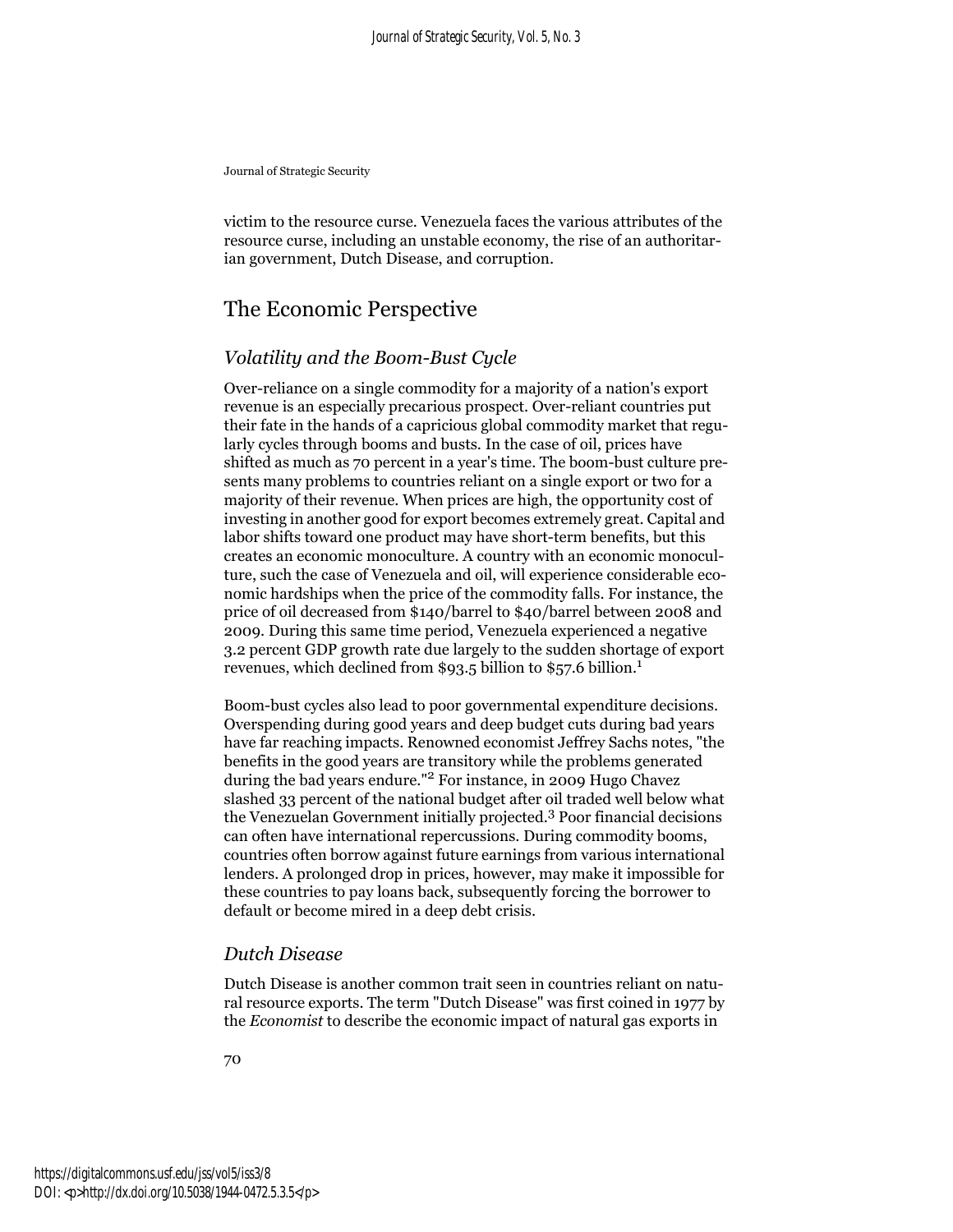the Netherlands. Following the discovery of natural gas in the Black Sea in the 1970s, the Dutch manufacturing sector began to experience a significant decline. Essentially, local currency appreciates as a result of high demands for a given commodity. The influx of money into the local economy due to high-value exports causes demand and, consequently, prices to increase. As a result, local currency appreciates and there is an increase of the real exchange rate. With such an overvalued domestic currency, other domestic products such as manufactured and agricultural goods become overpriced and uncompetitive in the global market. This in turn also contributes to what is often called the "resource pull effect."<sup>4</sup>

A dominant natural resource sector attracts a majority of the domestic capital and often becomes the wage-setter, with wages higher than the struggling domestic industries. While some labor shifts towards this natural resource sector cause layoffs in the now less competitive manufacturing and agricultural sectors, many nonrenewable resource industries are not labor intensive. For instance, mining rare minerals may require a large employee base, but oil and natural gas production is primarily a technology and capital-intensive process needing fewer workers. This results in high unemployment rates in petroleum dependent economies that do not have a viable manufacturing or agricultural base. In addition to a shifting work force, natural resource domination threatens to crowdout entrepreneurial activity and innovation, especially if this industry is the wage-setter, as workers may be more inclined to work in the resource sector rather than create their own businesses.5 Overall, Dutch Disease creates a vicious cycle that gives primacy to a single sector and helps reinforce the natural resource monoculture.

## The Political Perspective

#### *Resource Rents*

A handful of political issues appear in countries that rely on nonrenewable natural resources. Most of them are directly tied to rent-seeking behavior. An "economic rent" is the gap that "exists between the value of that resource and the costs of extracting it."6 In the case of resources such as oil and natural gas, the commodities' market value far exceeds the cost of production. In these countries, those in control have an inordinate amount of power due to their access to resource rents. Sachs and his coauthors acknowledge that "politicians with an uncertain hold on power have an incentive to spend sooner rather than to leave opportunities on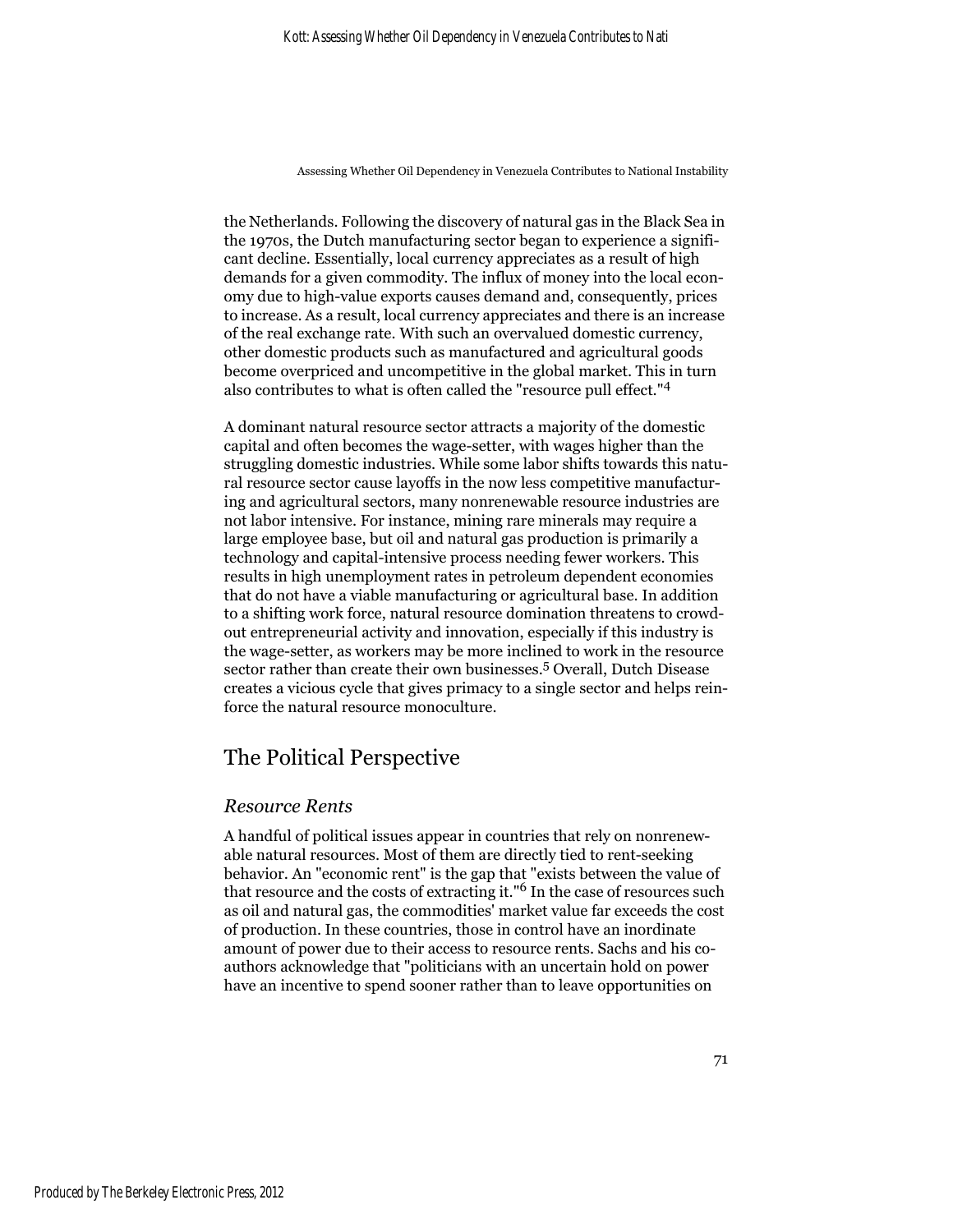the table for future political opponents."7 Premature spending can lead to economic woes such as the shortage of funds during times of low commodity prices. This trend plays out in the political sphere.

#### *Authoritarianism, Accountability, and Cronyism*

Analysts find that governments in resource rich nations tend to be more authoritarian than their non-resource dependent counterparts.<sup>8</sup> Thomas Friedman's First Law of Petropolitics notes, "the price of oil and the pace of freedom always move in opposite directions in oil-rich petrolist states."9 Politicians, for instance, are motivated to remain in office because resource rents offer them power and wealth. Those in power may use resource rents to "successfully repress or co-opt their oppositions, and thus avoid having to relinquish power through electoral competition."<sup>10</sup> Resource rents are not always used in an overtly repressive manner; however, politicians will freely use resource rents to help fund campaigns, systematically outspending their opponents to victory. Furthermore, the governments of resource-rich nations are often unaccountable to the people. Part of this is directly tied to authoritarianism, as politicians will use resources rents to oppress the opposition or to ensure victory through neo-patrimonialism. Alternatively, resource rents often replace taxation as the main source of government revenue. In a country with a tax system and an electoral process, the government is held accountable by the electorate and must use tax revenues to support the economy and develop social programs. A non-existent tax system will often translate to weak linkages between the government and its people. The government will have little or no incentive to work for the people if it is not reliant on them for revenues. As Michael Ross states in his work *Does Taxation Lead to Representation?*, "the need to collect taxes is widely thought to have contributed to the emergence of strong states and even democratic institutions in many Western countries."<sup>11</sup>

Resource rents promote a system of corruption and cronyism. Political scientists have found that rents promote patronage links, most notably in countries that were politically weak prior to the discovery of the resource. This may help explain why Norway and Botswana have been able to avoid political corruption while most others have not.<sup>12, 13</sup> This trend is especially prevalent in Africa where colonialism left behind the legacy of a strong patronage network. Resource rents are zero-sum; one person's gain is another's loss. As a result of this reality, resource-rich countries often have vertical linkage systems: "To get ahead individuals look upwards to get access to a piece of the oil rent, and compete against, rather than collaborate with fellow citizens."14 This differs greatly from countries without resource rents and more well rounded economies. In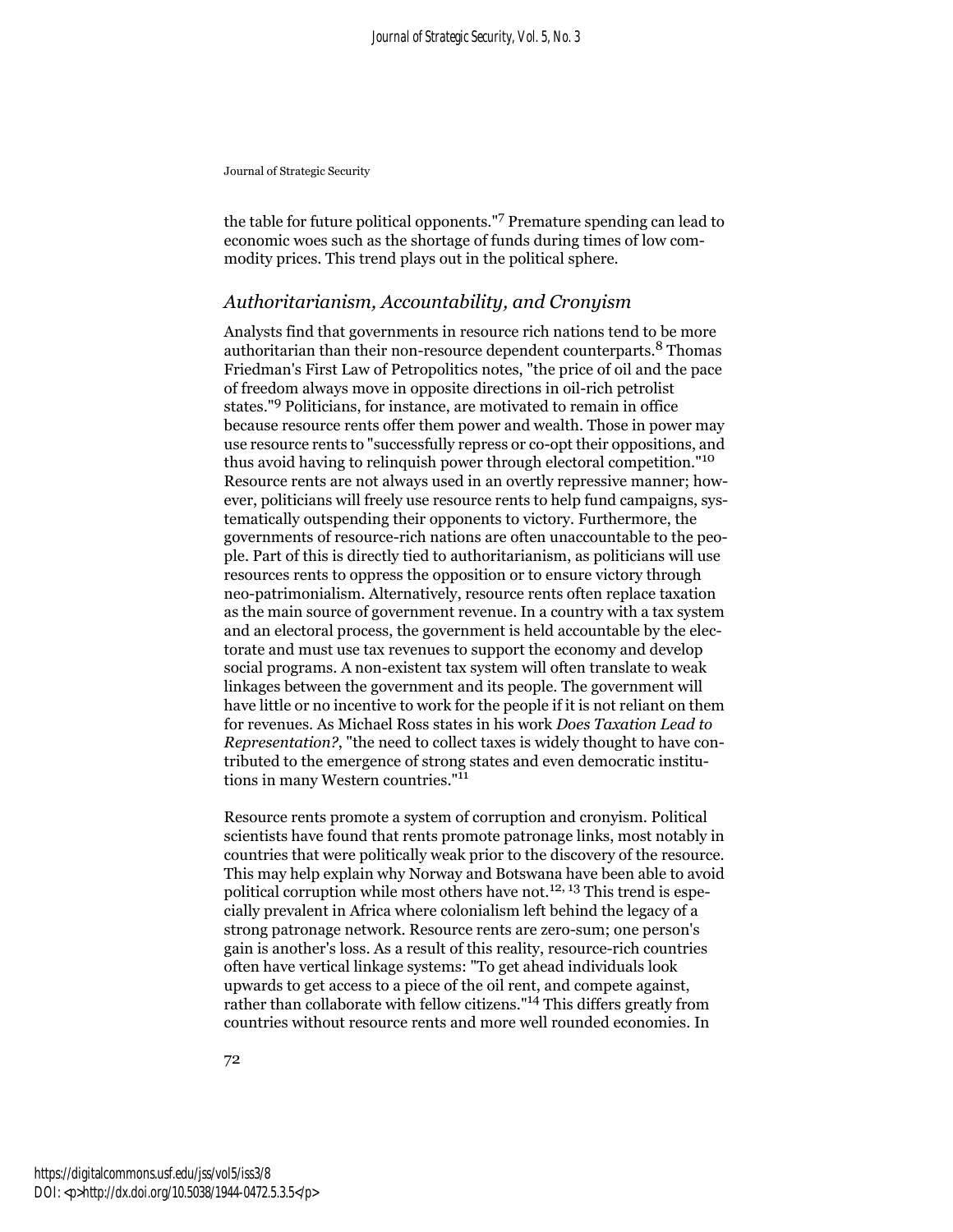these places, citizens must collaborate horizontally to build networks in order to get ahead, whether that means forging unions to secure workplace rights or building trade ties with other companies.

Further cementing the concept of resource rents being a zero-sum game, the *Financial Times* noted that, "in a society when everyone cheats and takes or pays bribes, there is little incentive not to join in."15 In resource rich countries, rent-seeking behavior is seen at the highest levels. Countless heads of state have been charged with siphoning state funds towards private, international bank accounts. One example is President Omar al-Bashir of Sudan, who is suspected of funneling \$9 billion dollars of oil profits abroad.16 Those who do not directly steal from the state will often set up a neo-patrimonial network in which their closest friends, family, or companions are placed in the highest governmental roles so that they may benefit from the power and money that resource rents bring. Cronyism is almost inevitable in resource-rich countries, for "resource rents are concentrated and (in some cases) easily appropriable, government officials in such countries are tempted into rent-seeking and possible corruption rather than pro-growth activities."17 Sudan's president has used the client-patron relationship to secure power for 25 years. Al-Bashir created the country's legislature and appointed his party-mates to 450 of the 500 seats, securing them federal employment at a time when the national economy was contracting by nearly 4 percent. Al-Bashir also made sure to appease the national army, the group most responsible for national insecurity since its independence. He has more than tripled Sudan's yearly military expenditure since he took power in 1989. Today this number stands at just under \$2 billion a year and looks to only be rising.18 The Sudanese President has essentially been able to fund the military by directing 60 percent of Sudan's oil revenues toward it.<sup>19</sup>

## Alternative Perspectives of the Resource Curse

#### *Ownership Structure*

Not every country that relies on resource exports experiences instability. Perhaps the most well known alternative to the traditional resource curse theory focuses on the structure of ownership rather than the mineral wealth itself. In *Oil Is Not a Curse*, Pauline Jones Luong and Erika Weinthal point out that ownership structure is not constant but rather a variable, and that "which form of ownership structure a country adopts is arguably the first and the most important choice that mineral-rich states make because it shapes incentives for subsequent institution building."<sup>20</sup> Jones Luong and Weinthal examine the Commonwealth of Independent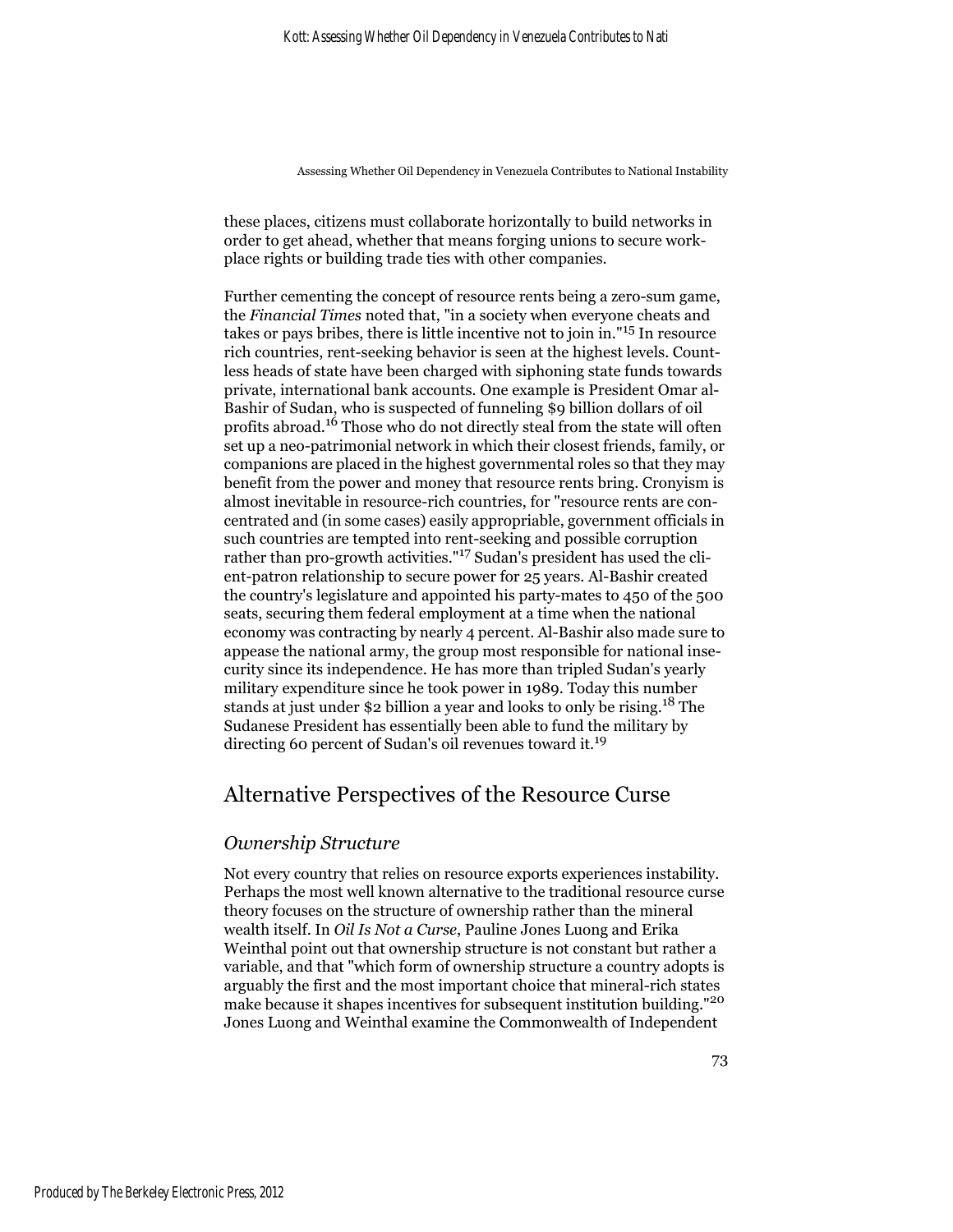States (CIS) following the collapse of the Soviet Union in their work. These countries' various ownership structures played a large role in how their political, economic, and social spheres looked a decade later. Those that chose to engage in a state ownership experienced "bloated public sectors, high levels of indebtedness and overzealous spending."21 Other CIS countries that chose private domestic and private foreign ownership were able to shrink the public sector and control government spending in spite of an oil boom in the first few years of the new millennium. Overall, Jones Luong and Weinthal discovered that petroleum rich CIS countries outperformed the poorer petroleum nations in both social and business environment indicators.

When looking at ownership structure, transaction costs and societal expectations play a large role in the health of the State. Transaction costs often impact the main actors' incentives to create strong versus weak fiscal regimes.22 Jones Luong and Weinthal theorize that countries with state ownership structures suffer because transaction costs are low and main actors are incentivized to manage the mineral sector with discretion. This, in turn, creates weak fiscal regimes as corruption becomes prevalent and discourages smart economic policies such as the creation of a natural resource fund. Alternatively, a private ownership structure has high transaction costs because the main actors have divergent interests. Countries in which resources are managed by state-owned enterprises are often hampered by societal expectations, as the State "owes its status as direct claimant to its role as society's agent."23 As many states commit themselves to managing wealth in society's best interest, governments use natural resource revenues as their personal "piggy bank" via mass spending, subsidies, and "white elephant projects" whose cost disproportionately outweighs its usefulness or worth. Under a private ownership structure, society does not feel entitled to the distribution of resource rents. Furthermore, since resource wealth can only be gathered by the State through taxation of the private ownership, society is incentivized to support a viable taxation system.

#### *Resource Wealth and the Promotion of Democracy*

While the concept of ownership structures may be the most predominant counter-argument to the classical resource curse theory, it is not the only one. Another school of thought posits that resource revenues can actually promote democracy. Thad Dunning argues that resource rents "reduce the extent to which democratic majorities redistribute private income or wealth away from the rich elites through taxation, land reform, or other measures."<sup>24</sup> Thus, high resource prices allow states to redistribute rents throughout society. This takes pressure off of the nation's elite to act as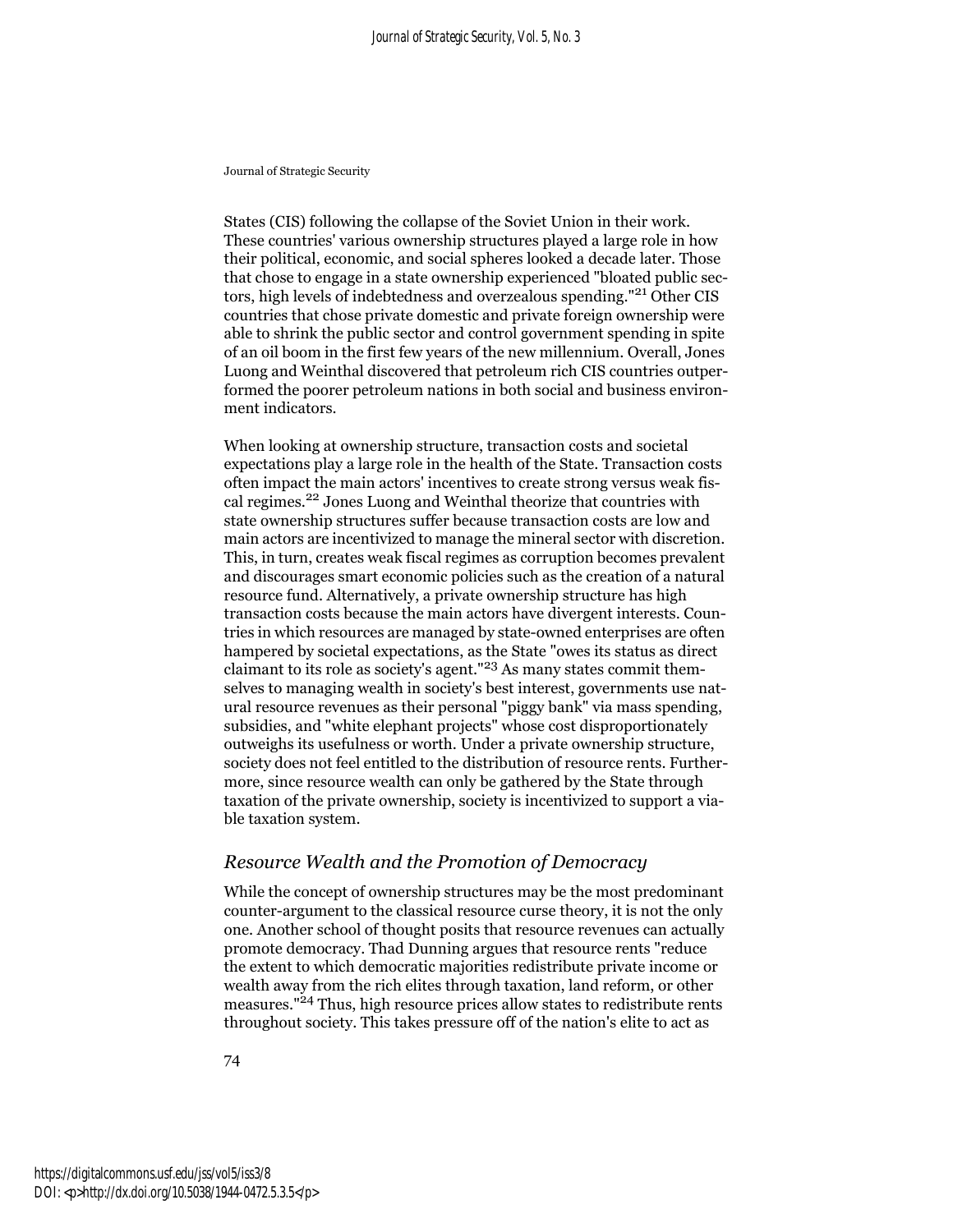the "load-bearers" for national revenue and acts as a disincentive to stage a coup against the government. Dunning explores Venezuela's relationship with oil in *Crude Democracy*. In this work he notes a positive relationship between oil rents and democratic stability in the South American nation, pointing to a "degree of class 'compromise' and 'consensus' that was highly unusual in Latin American countries during this period."25 Oil rents allowed the State to increase spending on education and health by twenty and five times respectively, all without placing a heavy tax burden on the country's elite.

## The Causes of Instability

This section explores instability in Venezuela within political and economic dimensions. Each example of instability is complemented with a cause. These causes fall into one of two overarching themes: 1) the role of Hugo Chavez, and 2) the stagnation of PDVSA. Political and social groups in Venezuela, along with misguided economic policies, have effectively "crowded out" democracy and caused instability under Hugo Chavez. Additionally, a structurally unsound PDVSA has had damaging impacts on the Latin American nation. While many claim that the resource curse is destabilizing Venezuela, the resource curse is really a symptom of the problem rather than the cause.

#### *Economic Instability*

In spite of Venezuela's vast oil wealth, the country faces a great deal of economic instability. The most noticeable and damaging economic malady is inflation. Venezuela has the highest inflation rate in the world, a staggering 28.9 percent.<sup>26</sup> In fact, purchasing power has decreased by 15 percent since 2003, meaning citizens can now buy 15 percent less than they could in 1998.<sup>27</sup> According to the Index of Economic Freedom:

"Venezuela continues to be mired in a climate of economic repression. Severely hampered by state interference, the formal economy is increasingly stagnant, and informal economic activity is expanding. Monetary stability is particularly weak, and there are extensive price controls on almost all goods and services. Government interference in the financial sector further distorts price levels and constrains private-sector growth by allocating credit on non-market terms."<sup>28</sup>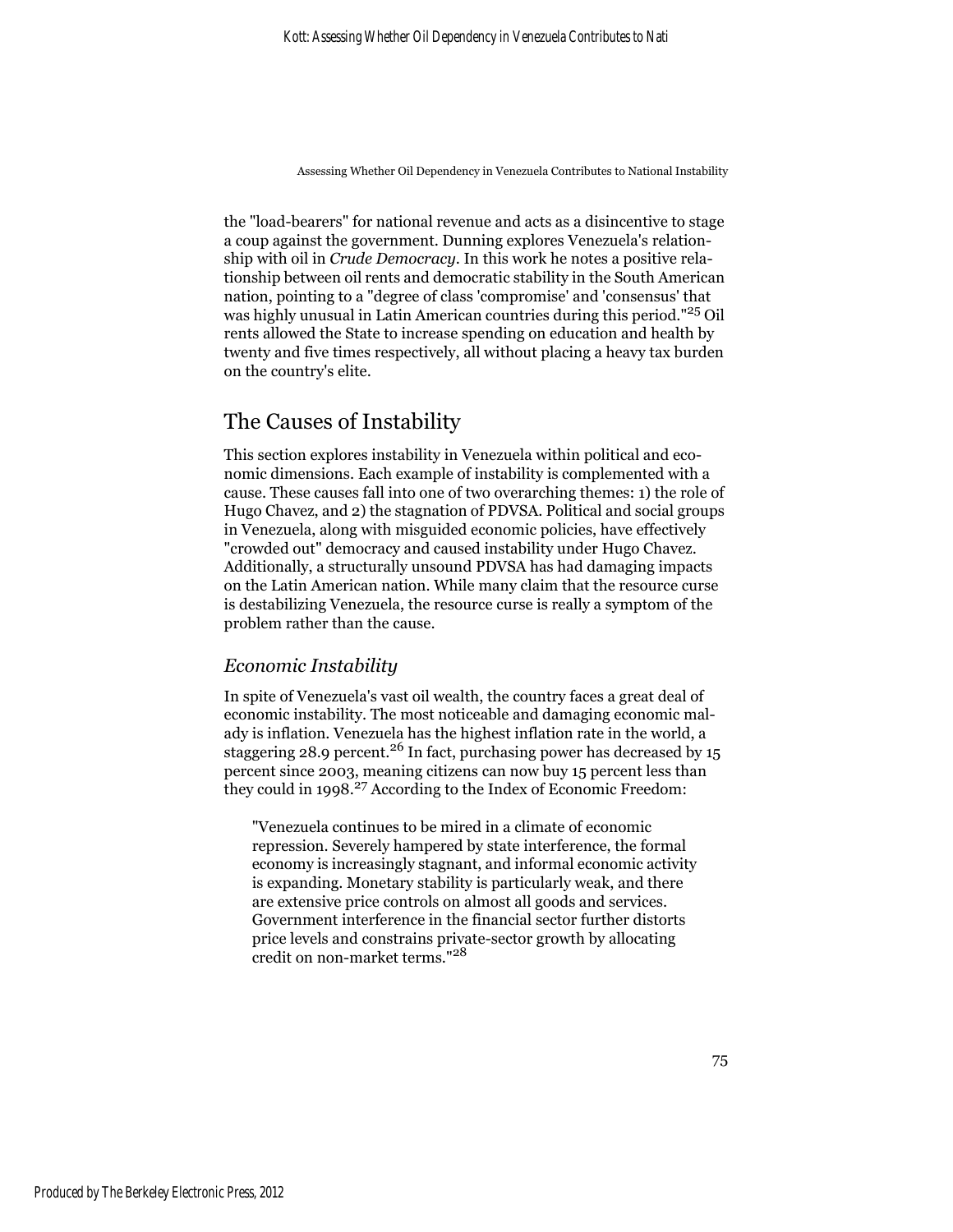Another dangerous aspect of the Venezuelan economy is that both domestic and foreign business within the country is increasingly scarce. A World Bank analysis posits that there are only six countries in the world where it is worse to do business.29 In fact, Venezuela is ranked one of the top two worst places in the world to get credit, pay taxes, or receive investor protection.30 Furthermore, many international investors have refrained from entering the Venezuelan market due to Chavez's unpredictable nature. Since his first election in 1999, Chavez has nationalized part or all of the oil, cement, steel, gold, and rice industries. The result of these nationalizations remains largely a mystery, as the government routinely releases economic data with little transparency. Overall, the country's economy is beginning to feel the crunch of economic mismanagement. Since 2007, direct foreign investment in Venezuela has decreased from \$44 billion to \$37.6 billion, a 14.5 percent drop.31 As Chavez continues to nationalize industries and the government maintains intrusive policies, foreign investment in Venezuela will continue to languish.

While many resource-rich nations have turned to sovereign wealth funds (SWFs) to help manage their resource rents, Venezuela has largely turned a blind eye to the economic precaution. SWFs help prevent the local currency from appreciating and act as a "rainy day fund" to help bolster the economy of a resource-rich country when commodity prices are low. Oil is responsible for nearly 95 percent of Venezuela's export revenue, which between 1999 and 2010 totaled over \$510 billion. Despite this great number, the country's SWF is valued at less than 1 percent of this total, at a mere \$800 million. This pales in comparison to Norway, who has put over \$560 billion in an SWF fund thanks to nearly \$1 trillion worth of exports over the same time period. According to the Sovereign Wealth Fund Institute, Chavez has nearly complete control over his country's SWF, as he appoints the SWF's leadership and the country's legislature has "limited involvement with any decision-making regarding the fund, nor does it have an oversight role."32 Over the last decade, Venezuela has become a heavily statist regime with severe regulatory restrictions and little history of private sector growth. The petroleum monoculture exacerbated the country's economic woes when facing the 2008 global financial crisis. As a result of the crisis, Venezuela witnessed local debts rise, inflation, exchange rate distortions, consumer good shortages, and the flight of foreign direct investment.33 The Chavez government failed to pass any serious austerity measures, as spending cuts would adversely impact his vital support base, the country's lowest classes.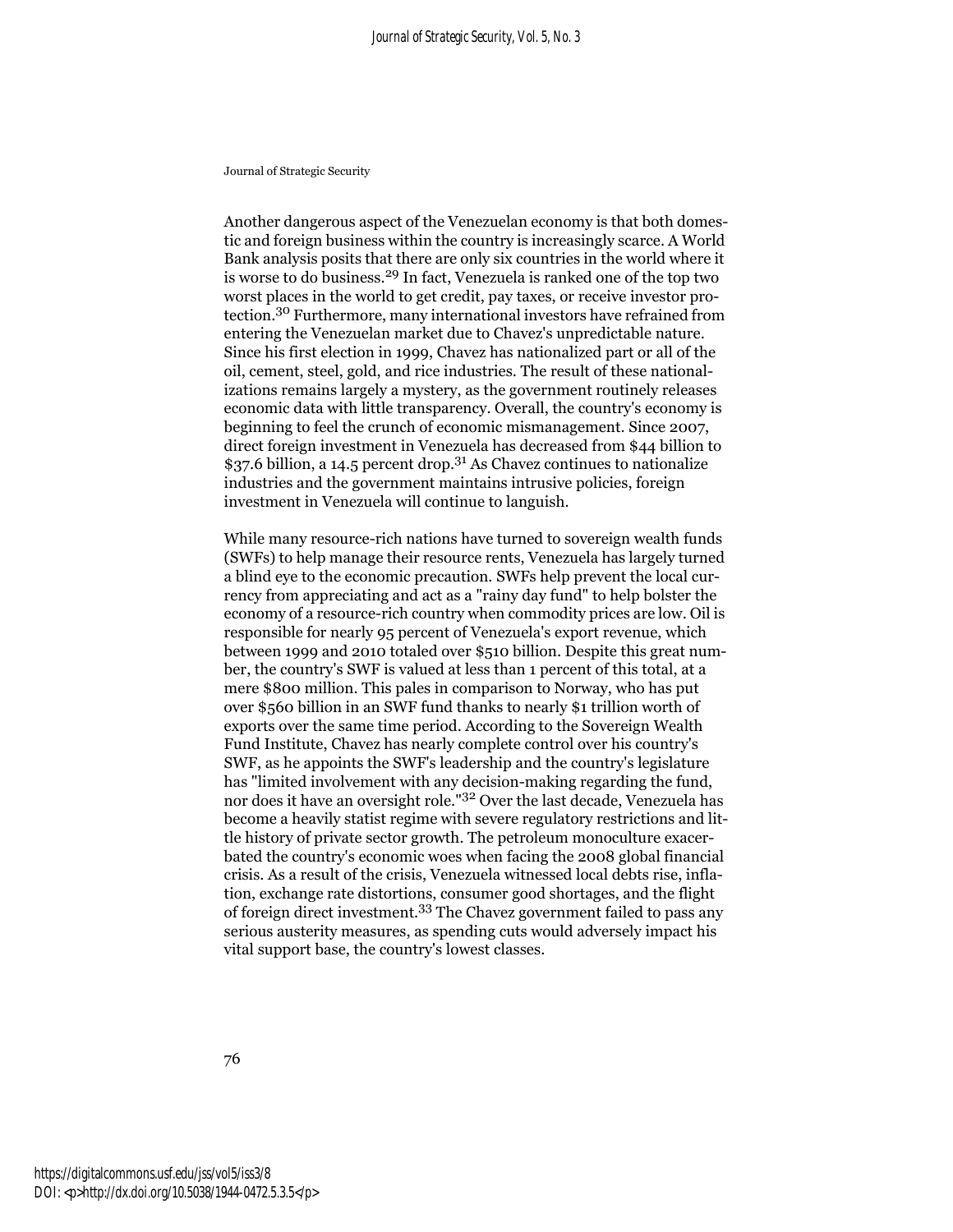#### *Political Instability*

Venezuela is not politically instable in the traditional sense. The country has regular elections that are contested by various political parties. However, the structure is currently one of political asymmetry that encourages either co-option or incendiary political rhetoric.

Various indices rate the country among the world's worst in terms of political freedoms. The *Economist Intelligence Unit's* (EIU) *2011 Democracy Index* ranks Venezuela 97th after taking into account factors such as the electoral process, political participation, and civil liberties. EIU also rates Venezuela "the worst offender" after Cuba in terms of freedom of the media.<sup>34</sup> *Reporters Without Borders* backs up this sentiment, ranking Venezuela 117th in the world in their *2011/2012 Press Freedoms Index*. Tied with Venezuela are a handful of other nations rarely lauded for their freedoms: Cambodia, Fiji, Oman, and Zimbabwe. Nearly every index shows that political freedoms in Venezuela have declined over the past decade. Freedom House's *Freedom in the World 2012* is just another example: Venezuela scores a 5 in both political rights and civil liberties. This ranking is down from 1999, when it scored a 4 in both categories.35, 36 Though Freedom House may have designated Venezuela "partly free" before Chavez entered office, the historical rankings show that the country has slipped even further during his presidency. Lastly, and perhaps most stark, is Transparency International's Corruption Perceptions Index, which measures the "perceived levels of public sector corruption." In 2011, Venezuela ranked 172nd, with only nine nations designated as more corrupt.<sup>37</sup>

The Chavez Administration is best described as a hybrid regime, a "political system in which the mechanism for determining access to state office combines both democratic and autocratic practices."38 A hybrid regime is one in which the government rarely negotiates with opposition forces, the State undermines the autonomy of civic institutions, and loyalists of the government are put in the highest offices, helping to undermine the system of checks and balances. Chavez came to power following an era of extremely uneven growth in Venezuela. In the decade before his presidency, Venezuela experienced a growth rate of less than 1 percent six times.39 Chavez was able to capitalize off the anti-establishment sentiments caused by the country's poor economic performance and created a "hyper presidential" constitution. He was able to manipulate the electoral process to "enable the government, with only 53 percent of the votes, to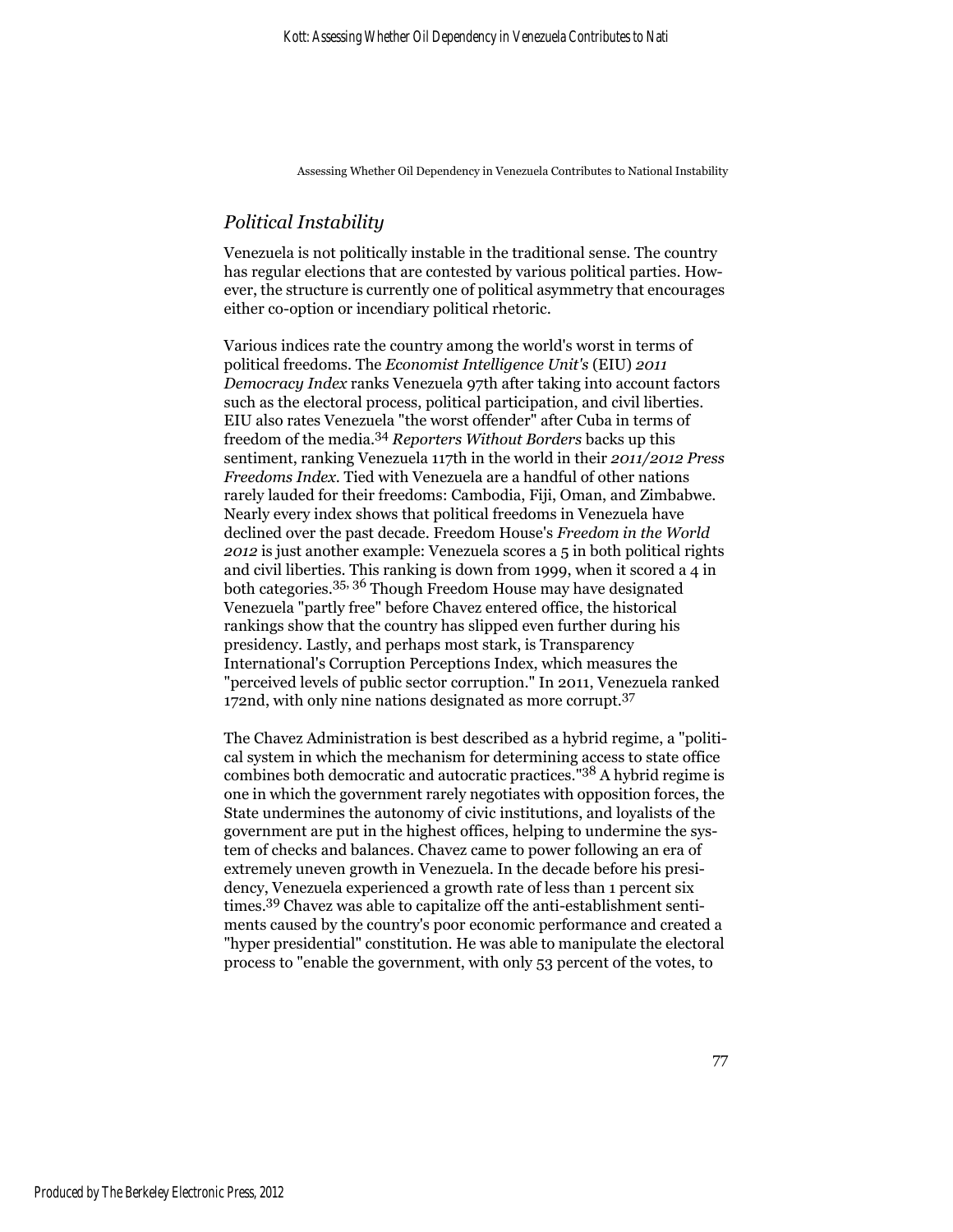obtain control of 93 percent of the seats."40 Lastly, Chavez altered the structure of the country's Supreme Court, ensuring that the judiciary would make *chavismo*-inspired rulings by adding twelve of his close allies to the bench. Overall, since Chavez has come to power the political atmosphere in Venezuela has transformed from one of "heightened power competition to…power asymmetry."<sup>41</sup>

The various measures that Chavez took to secure power and stack the government with allies greatly alienated the opposition and caused his political enemies to become more extreme in the eyes of the people. Political losses have forced the opposition to become even more polarized. In the face of increasingly undemocratic political moves, opposition parties boycotted legislative and presidential elections. Unfortunately, this worked to their own detriment, as Chavez and his party, Partido Socialistia Unido de Venezuela (PSUV), were able to secure more power.

One way that Chavez maintains such great control over his country is through the utilization of resource rents for personal and political gain. A key aspect to *chavismo* is "placing state resources and security services at the disposal of the ruling party while denying them to its rivals."42 Opposition members who have grown tired of fighting the status quo have been co-opted by the government. Furthermore, Venezuela has become an increasingly undemocratic state: The government has shut down opposition media, jailed opposition leaders and been charged with election tampering on numerous occasions. Unfortunately for the people of Venezuela, today's majority coalition is not motivated by democratic gains but rather personal power and economic benefit.

## The Stagnation of PDVSA

Venezuela has benefited in some ways over the past few years from booming oil prices. From 2004–2011, the lowest annual price of oil was still higher than that of the previous twenty years. Despite these high prices, the country remains weak across various political, economic, and social indicators. The stagnation of the parastatal oil company, PDVSA, is partially responsible for the country's woes. PDVSA has been poorly managed, both in terms of who it employs and its relationship with the Chavez administration. Had it been under better care for the past decade, the company would not currently face the strain of weakened infrastructure. This would have lead to greater oil revenues that could have been used to weather unfavorable economic conditions that may arise in the future.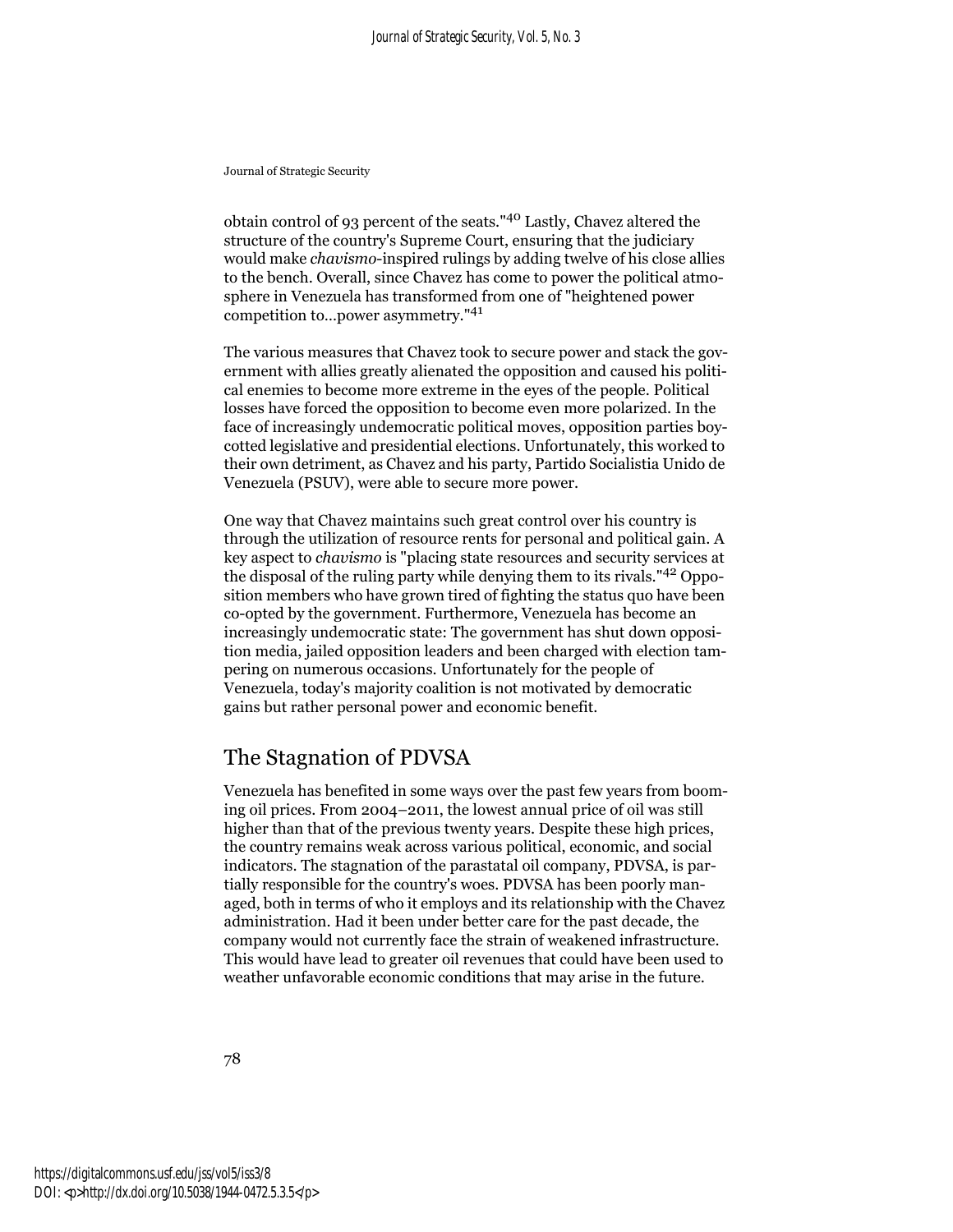#### *Oil Strike of 2002–2003*

In December 2002, mid- and high-level managers, operational staff, and shipping captains in PDVSA brought the company to a standstill in a movement against Hugo Chavez. The economic effects of the strike were grave. In the first quarter of 2003, the country's GDP contracted by 27 percent. Venezuela was forced to import oil to meet domestic demand and unemployment increased by a third, growing to 20.3 percent.43 When the strike eventually ended, Chavez replaced the company's board of directors with political allies and merged the company with the Ministry of Energy and Petroleum, which assured the President would have a hands-on relationship with the national oil company. He then fired nearly 18,000 employees in a wide-ranging move: Exploration and well engineers, human resources staff, and members of finance, maintenance, and marketing.44 This move would cause a "brain drain" in PDVSA for years to come. The company suffered a "loss of human capital that was seen as the best trained and most experienced staff of any oil company in a developing country."<sup>45</sup>

#### *Social Investment*

PDVSA, despite the mass firings, still manages to bring in hundreds of billions of dollars in revenue due to high oil prices and the country's vast reserves. Much of these revenues, however, have not gone towards reinvestment in PDVSA but rather toward social programs such as Fonden, Fondespa, and *misiones*. All of these initiatives, integral parts of Chavez's "Bolivarian Revolution," provide aid to the country's lower class via infrastructure projects, agricultural activities, health care and education. From 2003–2008, PDVSA spent more than \$23 billion on these social programs.46 Social indicators in Venezuela have improved since PDVSA began to focus on social investment. The number of households living in poverty has nearly halved to 29 percent and social spending per capita has tripled. The social programs have been criticized as being too short-term and for not addressing the structural inequalities that are an intrinsic problem within the country. Although the people of Venezuela have benefitted from oil revenues, it is impossible to predict what progress could have been made had Chavez chosen not to fire 40% of PDVSA's employees. Had they remained with the company, it may have been able to avoid the stagnation it faces today and bring in billions of dollars more.

In spite of some of the progress made as a result of oil revenues, Venezuela faces a number of social issues including violence, energy insecurity, and food shortages. Over the past decade, homicides in Venezuela have quadrupled. Caracas has a higher murder rate than any other city in the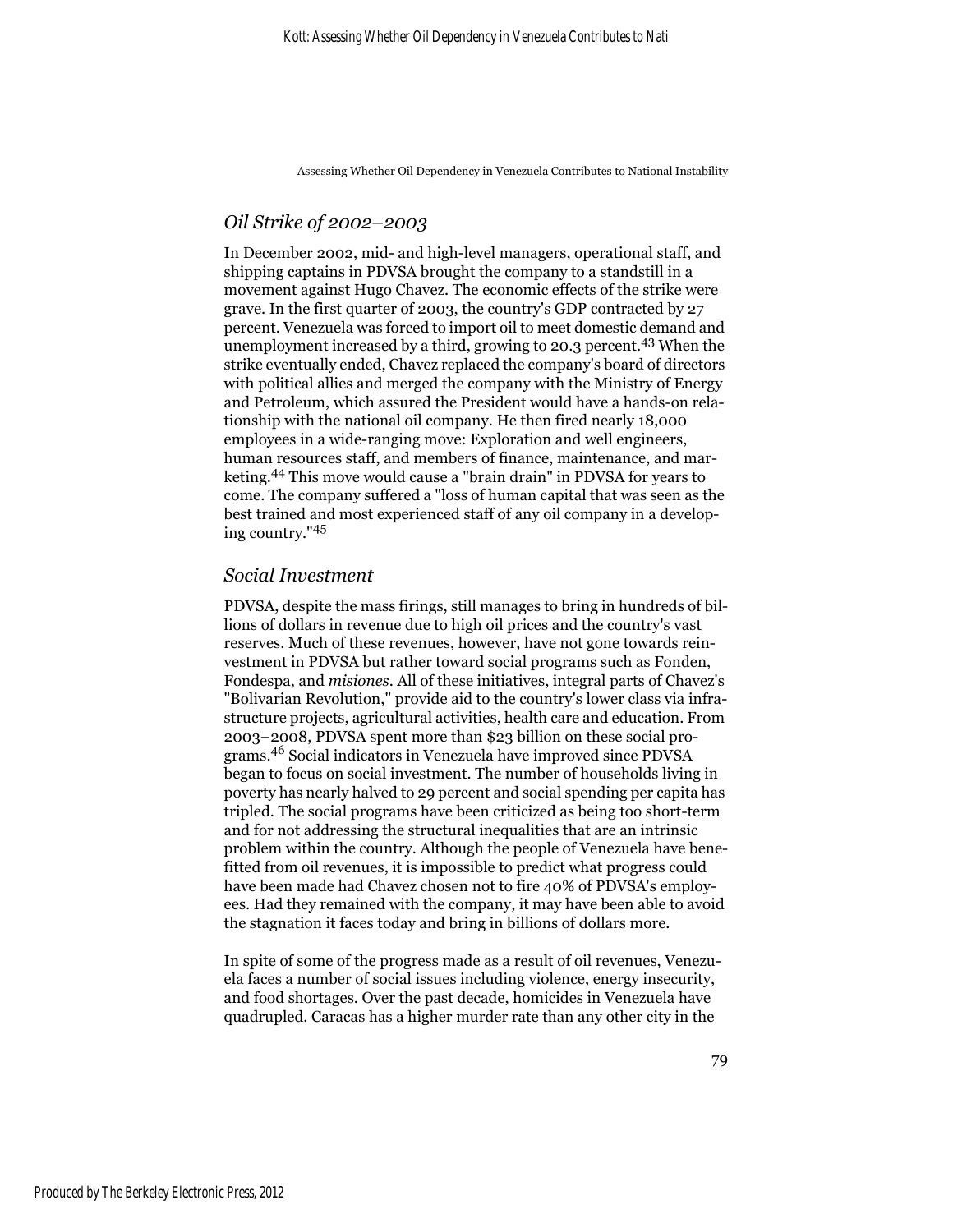Western Hemisphere other than Ciudad Juarez. Worldwide, the country has the fourth highest murder rate; nearly two people are killed every hour.<sup>47</sup>

Despite the country's massive reserves of oil, Venezuela gets 72.8 percent of its domestic electricity generation from hydropower.48 Hydropower provides many advantages, including clean and generally competitive energy prices. However, relying so heavily on this source of electricity has greatly hampered Venezuela. Climate change has caused prolonged droughts in the region and brought Venezuela's dams to dangerously low levels. Over the past few years the government has instituted rolling blackouts in order to conserve power. This policy has hurt small and large businesses alike. On numerous occasions PDVSA's oil refineries have lost power and been forced to shut down. Even temporary hiccups such as this can seriously hamper a national economy that is so dependent on one good.

In response to inflated consumer prices, Caracas installed price ceilings on thousands of different goods. Price ceilings typically cause shortages in two ways. With limited room for profit, producers will begin to make less of that product, prompting a supply shortage. Furthermore, artificially low prices often prompt hoarding and create parallel black markets. Venezuela has not been able to escape from the negative impacts of price ceilings. The country is currently experiencing food shortages and is in the midst of what many would consider to be a state of emergency: "Soldiers have been deployed to raid private homes for food stores. Long lines regularly form on streets for basic commodities."<sup>49</sup>

#### *Debt and Inefficiency*

One of the largest problems associated with PDVSA's social agenda is that the company has failed to invest in its own future. Despite a massive oil boom from 2004–2008 in which Venezuela exported nearly three billion barrels, PDVSA's debt increased from \$3.7 billion to \$19 billion dollars. Between 2010–2011, operating costs rose from \$11.8 billion to \$15.3 billion in the face of declining infrastructure.50 The total cost for each barrel has more than doubled, going from \$13 in 2001 to \$29 in 2008.<sup>51</sup> Furthermore, "analysts say PDVSA's debt profile is worrying given upcoming maturing bonds and the need for multibillion dollars of investments in the extra heavy crude Orinoco Belt to boost national production in coming years."52 Debt aside, another sign of growing inefficiency has been the rise of employees despite decreasing production. Since Chavez fired 18,000 employees in 2003, the official payroll of the company has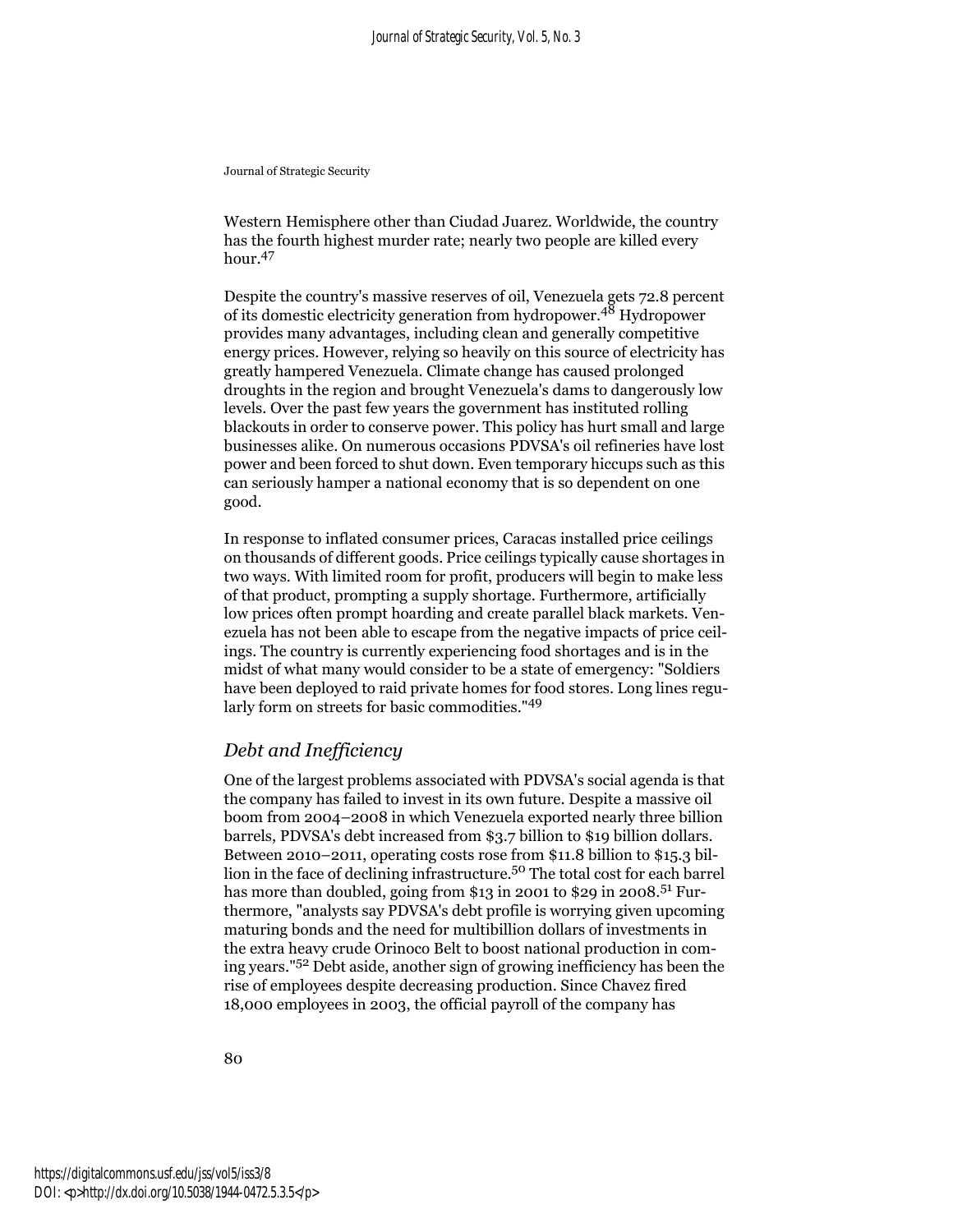increased from 30,000 to 80,000 employees.53 However, during this time oil production has gone from 2.85 to 2.47 million barrels per day, a 13 percent decline.<sup>54</sup>

Another financial issue that plagues PDVSA is Venezuela's trade policy. Nearly 300,000 barrels a day, well over 10 percent of total production, are sold to Caribbean and Central American nations at a discount in order to secure political backing. These discounts, as well as a subsidy on domestic gas that allows the fuel to be sold for six cents/gallon, have significantly blunted the growth of the company's coffers.55 Venezuela will need to begin pumping heavy crude from the Orinoco Tar Sands in the coming years if it wishes to maintain its current output. This will require billions of dollars in infrastructure investment and a great deal of technical knowhow, neither of which the company currently possesses, and it will need to look for abroad in an environment not entirely eager to invest in Venezuela.

While Chavez has made it clear that he wishes to diversify oil exports and decrease the role that the United States has as a trade partner, he has yet to come up with a serious alternative. The Venezuelan President has repeatedly said that he wishes to increase oil trade with China, but this appears an unrealistic venture. China has limited refinery capacity, limited access to petroleum due to its proximity to Russia and Central Asia, and brings with it prohibitively high transportation costs of moving oil around the Strait of Magellan or Cape Horn.

High oil prices actually threaten to hurt Venezuela's market share in the global oil industry. These high prices allow for petroleum to be produced from sources once considered financially prohibitive. Canadian tar sands and Brazilian offshore pre-salt oil deposits were once thought too costly to make exploration and production worthwhile. However, oil prices hovering near \$100 per barrel make these operations economically viable and may hurt Venezuela in the long run.

## Conclusion

This article has dispelled the traditional economic theory that frames the resource curse as the primary cause of instability in Venezuela. The resource curse is not the cause of instability, but rather it is a result of structural problems within the nation. These problems include the misguided economic and political policies of the Chavez government as well as the deterioration of the state oil company.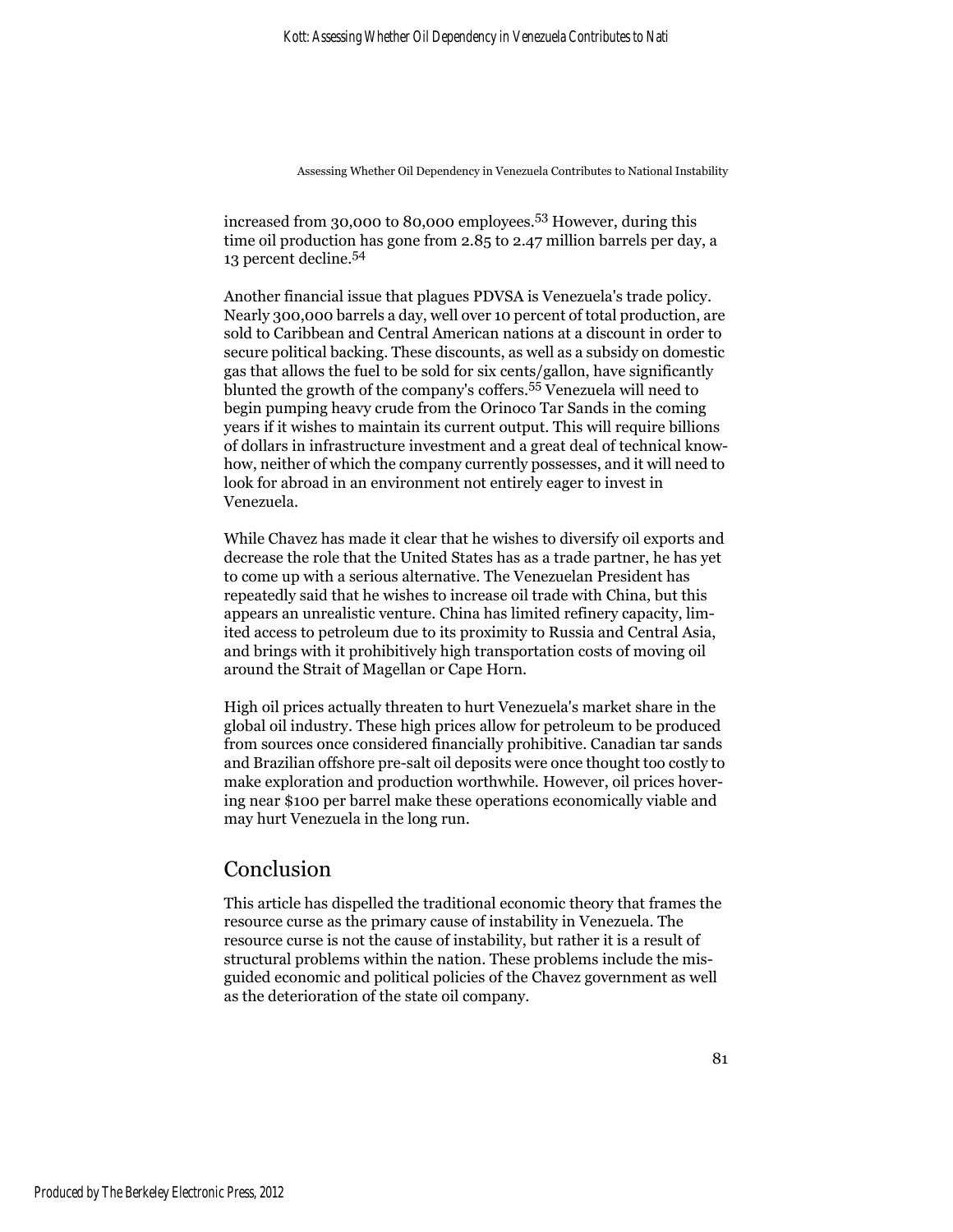Theorists such as Pauline Jones Luong and Erika Weinthal have shown through their research on CIS nations that ownership structure plays a significant role in the health of resource-dependent nations. CIS states that relied on a public ownership composition resulted in inefficient oil sector as well as zealous spending programs and the inability to weather commodity price swings. Venezuela, home to a state-owned oil sector, displays many of the problematic traits that Luong and Weinthal outline.

Ill-advised economic and political policies have left Venezuela in a precarious position. High commodity prices resulted in currency appreciation and the subsequent corrosion of the country's non-oil industries. What was once a nation that relied on manufactured and agricultural goods for export revenue is now forced to import most of its finished goods and food as a result of Dutch Disease. This could have been avoided had the Chavez regime used prudent economic policies, most notably a sovereign wealth fund. Chavez has chosen to freely use resource rents rather than use SWFs and other pragmatic economic solutions. This has spawned an asymmetrical political system in which the president and his party have an unfair advantage over the opposition. Chavez uses oil revenues to campaign for office and promote cronyism. If his opponents wish to enjoy the spoils of the oil revenues, these groups are forced to join his political movement or remain on the political fringe with the rest of the Chavez opposition.

The deterioration of PDVSA has played an equally important role in the instability witnessed today in Venezuela. The oil company has experienced a vast "drain brain" and is being forced to spend revenues on social programs rather than reinvestment into company infrastructure. These social programs show some gains, though critics claim that these gains are merely superficial and fail to address the structural inequalities within the nation. Unfortunately, PDVSA's rising inefficiency and debt threaten to permanently cripple Venezuela's oil economy. Without this commodity, the country has little to fall back on and what little gains were made during the Chavez Administration will become undone.

The findings in this article will be applicable in future analyses of resource-reliant countries. Governments play an incredibly important role in a country's response to resource wealth. A political system with adequate checks, balances, and transparency helps ensure that resource wealth is appropriately handled. Alternatively, resource abundance in a country with an asymmetrical power distribution often begets the misappropriation of wealth and the rise of cronyism. Hopefully, resource rich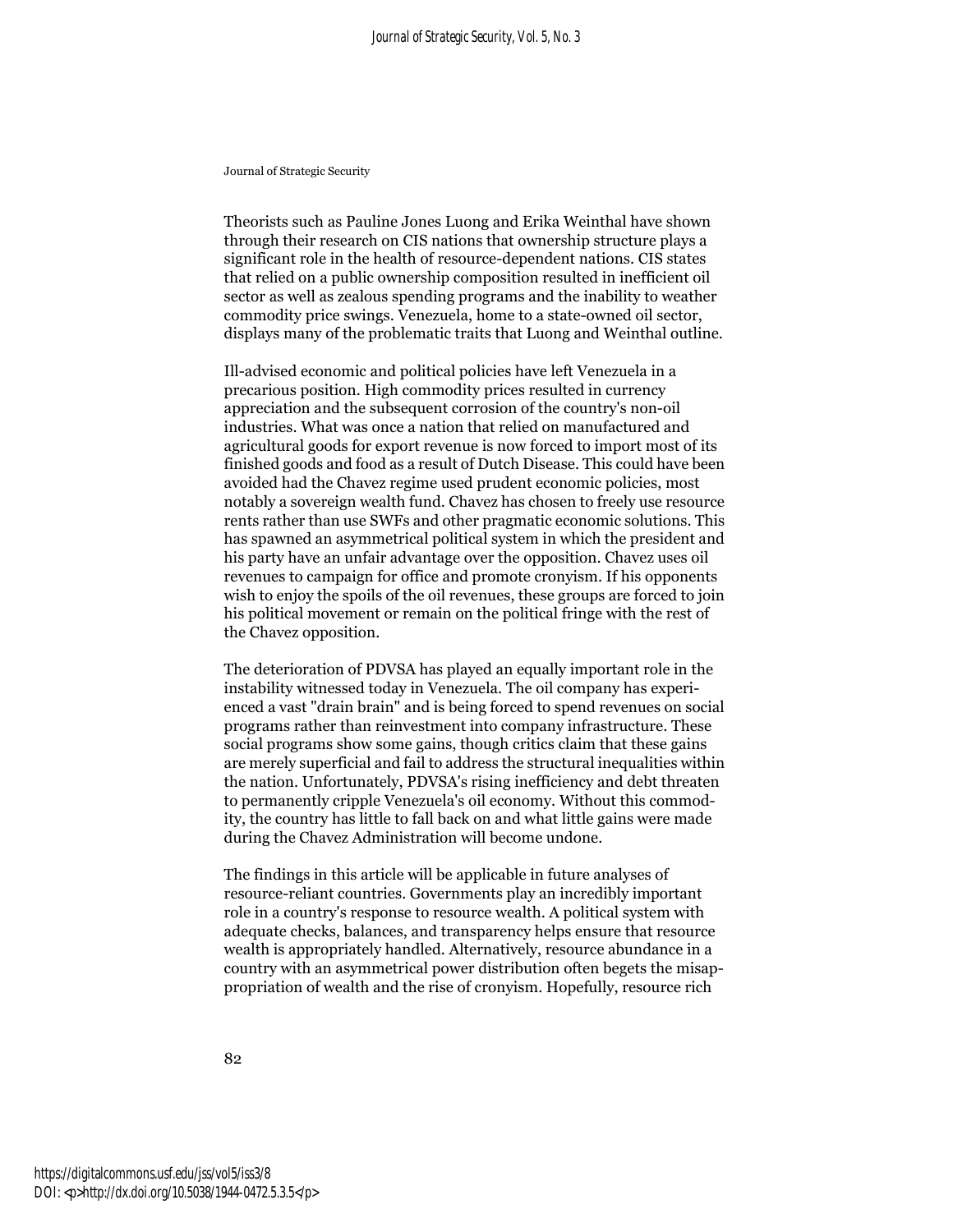nations can learn from the mistake of Venezuela in order to help mitigate the role that the poor economic policies and misguided individual leaders can play when it comes to a country's resource wealth.

## About the Author

Mr. Kott is a recent graduate of New York University, where he received his Master of Science in Global Affairs with a dual concentration in Energy & the Environment and International Business. Prior to this, Mr. Kott received his Bachelor of Arts in International Affairs from The George Washington University in May 2009. His research interests include energy security, project finance, and emerging markets. His writing has been featured by the Center for International Relations and Council on Hemispheric Affairs as well as an upcoming publication by the Tanenbaum Center.

## References

- 1 "Venezuela Exports by Year," *Index Mundi Country Facts*, available at: *http://www.indexmundi.com/g/g.aspx?c=ve&v=85*.
- 2 Humphreys, Macartan, Jeffrey Sachs, and Joseph E. Stiglitz. *Escaping the Resource Curse* (New York: Columbia University Press, 2007.) 8.
- 3 "Venezuela's Budget Cuts: Hard Landing," *The Economist*, March 26, 2009, available at: *http://www.economist.com/node/13369996*.
- 4 George T. Abed and Sanjeev Gupta, *Governance, Corruption & Economic Performance* (Washington DC: IMF, 2003), 167.
- 5 Jeffrey Sachs, and Andrew M. Warner, "Natural Resources and Economic Development: The Curse of Natural Resources," *Rep. European Economic Review* (2001): 9.
- 6 *Escaping the Resource Curse*, 5.
- 7 Ibid, 9.
- 8 Michael Ross, "Does Resource Wealth Cause Authoritarian Rule?" available at: *http://wenku.baidu.com/view/d4a3fa8ea0116c175f0e4879.html*.
- 9 Thomas L. Friedman "The First Law of Petropolitics," *Foreign Policy*, April 25, 2006, available at: *http://tinyurl.com/3yz2sg4 (www.foreignpolicy.com/articles/ 2006/04/25/the\_first\_law\_of\_petropolitics)*.
- 10 *Escaping the Resource Curse*, 13.
- 11 Michael Ross, "Does Taxation Lead to Representation?" *Journal of Political Science* 34 (2004): 229.
- 12 Atsushi Iimi, *Escaping from the Resource Curse: Evidence from Botswana and the Rest of the World*, (Washington, D.C.: IMF, 2007), 664.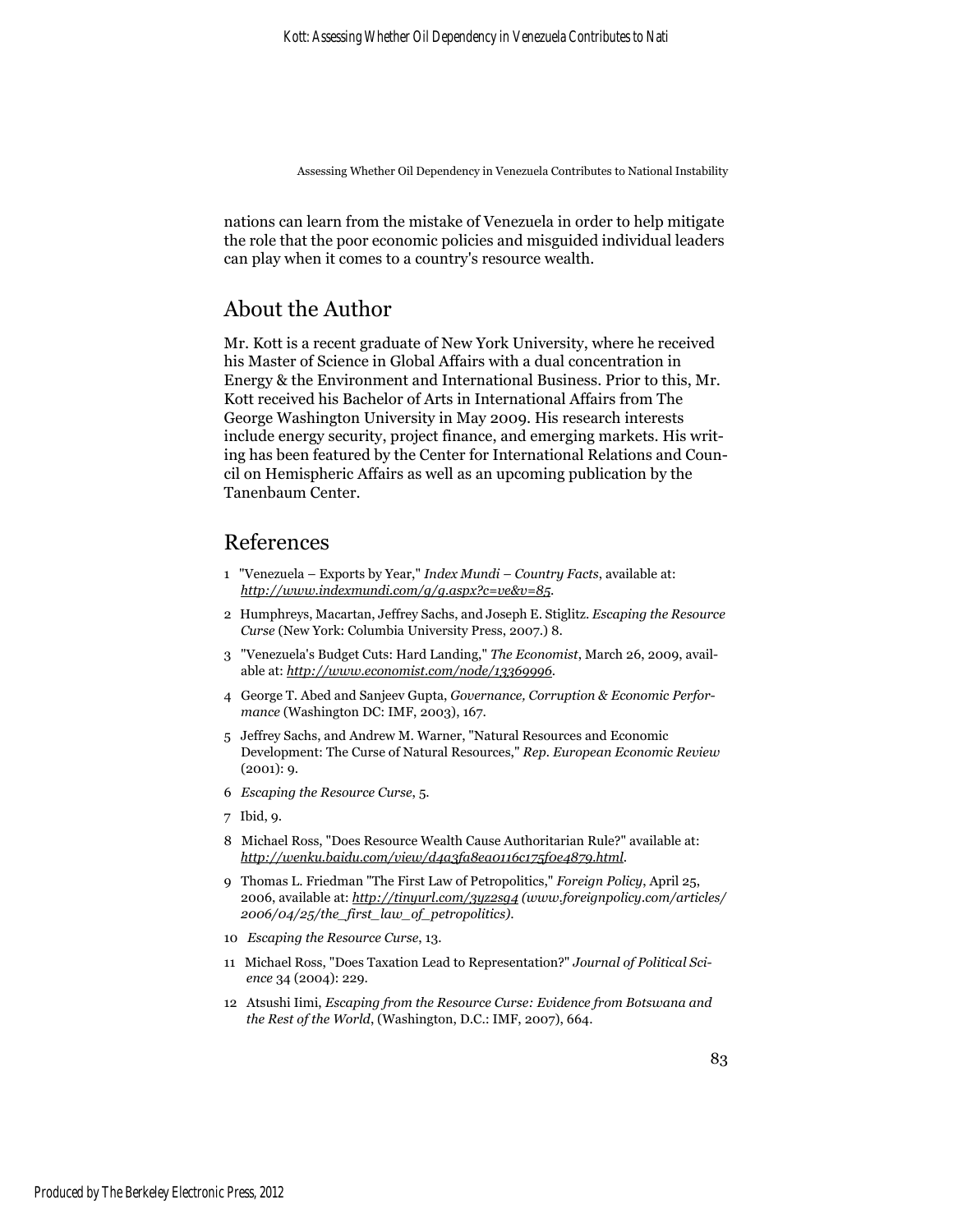- 13 Erling Roed Larsen, *Are Rich Countries Immune to the Resource Curse? Evidence from Norway's Management of Its Oil Riches*, October 2003, available at: *http://cosmic.rrz.uni-hamburg.de/webcat/hwwa/edok04/no10t/dp362.pdf*.
- 14 Nicholas Shaxson, "Oil, Corruption and the Resource Curse," *International Affairs* 83 (2007): 1130.
- 15 *Oil, Corruption and the Resource Curse*, 1126.
- 16 Philip Sherwell, "WikiLeaks: Sudan's President 'stashed \$9 Billion,'" *The Telegraph*, December 17, 2010, available at: *http://tinyurl.com/25a2ex6 (www.telegraph.co.uk/news/worldnews/wikileaks/8210945/WikiLeaks-Sudanspresident-stashed-9-billion.html)*.
- 17 *Escaping the Resource*, 9.
- 18 "The SIPRI Military Expenditure Database Sudan," *Stockholm International Peace Research Institute*, October 14, 2011, available at: *http://milexdata.sipri.org*.
- 19 "Sudan, Oil, and Human Rights," *Human Rights Watch*, 2003, available at: *http://www.hrw.org/reports/2003/sudan1103/sudanprint.pdf*.
- 20 Jones, Luong Pauline, and Erika Weinthal. *Oil Is Not a Curse: Ownership Structure and Institutions in Soviet Successor States* (New York City: Cambridge University Press, 2010), 9.
- 21 *Oil Is Not a Curse*, 17.
- 22 Ibid, 51.
- 23 Ibid, 59.
- 24 Dunning, Thad, *Crude Democracy: Natural Resource Wealth and Political Regimes* (New York City: Cambridge University Press, 2008), 10.
- 25 Ibid, 154.
- 26 "Inflation Rate (Consumer Prices)," *Central Intelligence Agency The World Factbook*, February 3, 2012, available at: *http://tinyurl.com/cwaqmv (www.cia.gov/library/publications/the-world-factbook/fields/2092.html)*.
- 27 Victor Salmeron, "Venezuela's Accumulated Inflation Hits 528% in Nine Years," *El Universal*, January 30, 2012, available at: *http://tinyurl.com/6vvsu59 (www.eluniversal.com/economia/120130/venezuelas-accumulated-inflationhits-528-in-nine-years)*.
- 28 "Venezuela Economy: Facts, Data, & Analysis on Economic Freedom," *Heritage Foundation*, available at: *http://www.heritage.org/index/country/venezuela*.
- 29 "Economy Rankings," *Doing Business Measuring Business Regulations*, International Finance Corporation – The World Bank, available at: *http://www.doingbusiness.org/rankings*.
- 30 "Ease of Doing Business in Venezuela," *Doing Business Measuring Business Regulations*, International Finance Corporation – The World Bank, available at: *http://www.doingbusiness.org/data/exploreeconomies/venezuela*.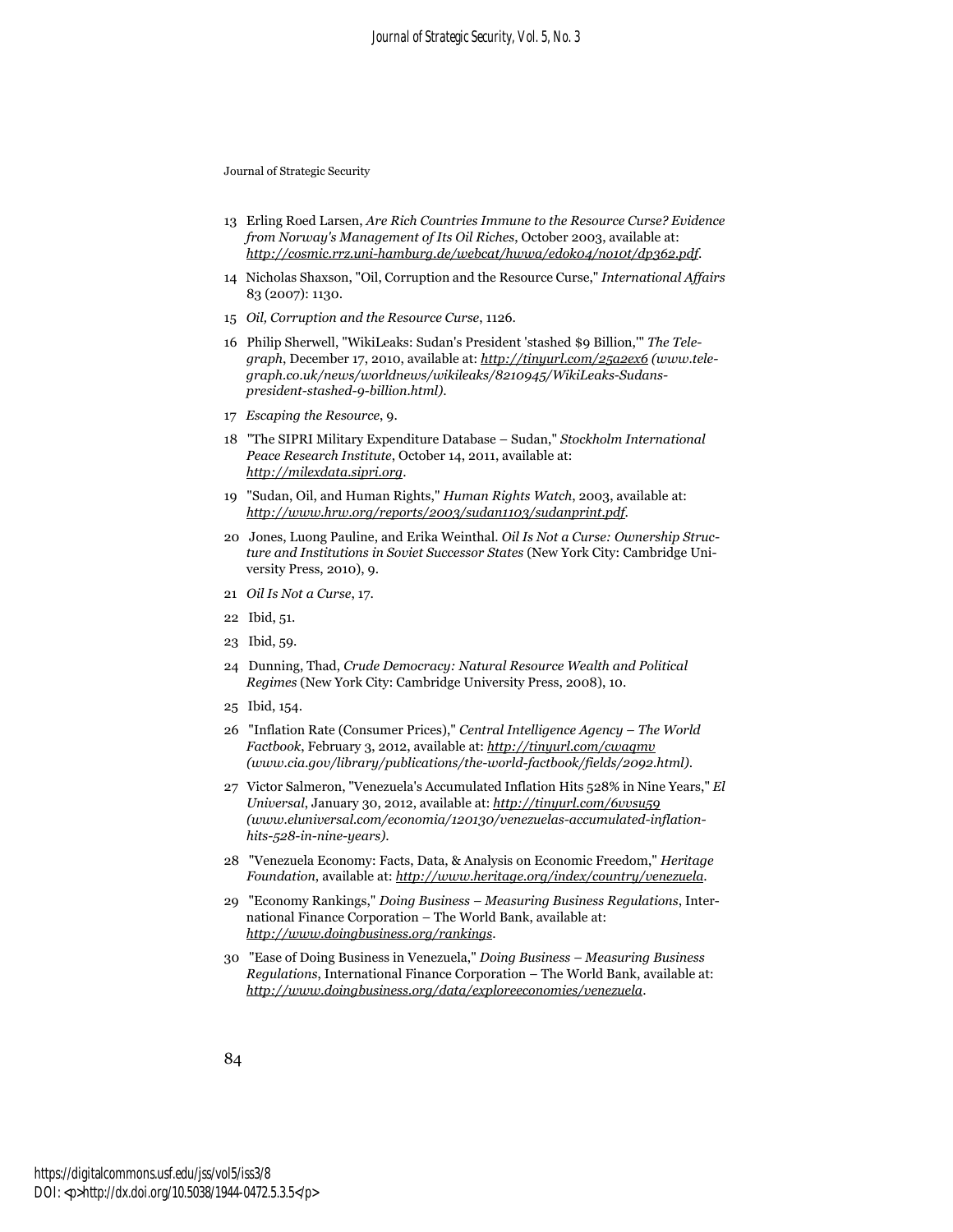- 31 "Venezuela Stock of Direct Foreign Investment at Home Historical Data Graphs per Year," *Index Mundi – Country Facts*, available at: *http://www.indexmundi.com/g/g.aspx?v=2198*.
- 32 "FEM: Macroeconomic Stabilization Fund," *Sovereign Wealth Fund Institute*, available at: *http://www.swfinstitute.org/swfs/fem*.
- 33 Corrales, Javier, and Michael Penfold. *Dragon in the Tropics: Hugo Chavez and the Political Economy of Revolution in Venezuela* (Washington, D.C.: Brookings Institution Press, 2011), 67.
- 34 "Democracy Index 2011 Democracy Under Stress," *Economist Intelligence Unit* (2011): 29.
- 35 Freedom House uses a 1–7 scale where 1 is most free, while 7 is least free.
- 36 Karatnycky, Adrian. *Freedom in the World: The Annual Survey of Political Rights & Civil Liberties, 1999–2000* (Piscataway: Transaction Publishing, 2000), 597.
- 37 "Corruption Perceptions Index 2011," *Transparency International*, available at: *http://cpi.transparency.org/cpi2011/results*.
- 38 *Dragon in the Tropics*, 1.
- 39 "Venezuela GDP Real Growth Rate." *Index Mundi*, available at: *http://www.indexmundi.com/venezuela/gdp\_real\_growth\_rate.html*.
- 40 *Dragon in the Tropics*, 19.
- 41 Ibid, 27.
- 42 Ibid, 8.
- 43 Jones, Bart. *iHugo!: the Hugo Chávez Story from Mud Hut to Perpetual Revolution* (Hanover, New Hampshire: Steerforth, 2007) 386.
- 44 *Dragon in the Tropics*, 79.
- 45 Ibid, 79.
- 46 Ibid, 83.
- 47 "Venezuela Murder-rate Quadrupled under Chavez," *Reuters*, March 11, 2010, available at: *http://tinyurl.com/cakxb8k (www.reuters.com/article/2010/03/11/ us-venezuela-crime-idUSTRE62A44A20100311)*.
- 48 "*2010 Key World Energy Statistics*" (Paris: IEA Publishing, 2011), 19.
- 49 Damien McElroy, "Chavez Pushes Venezuela Into Food War," *The Telegraph*, June 23, 2010, available at: *http://tinyurl.com/236qagl (www.telegraph.co.uk/news/ worldnews/southamerica/venezuela/7849749/Chavez-pushes-Venezuela-intofood-war.html)*.
- 50 Mayela Armas, "PDVSA's Payroll Grew by 27% in Four Years." *El Universal*, March 23, 2012, available at: *http://tinyurl.com/6v6p3hz (www.eluniversal.com/economia/120323/pdvsas-payroll-grew-by-27-in-four-years)*.
- 51 *Dragon in the Tropics*, 87.